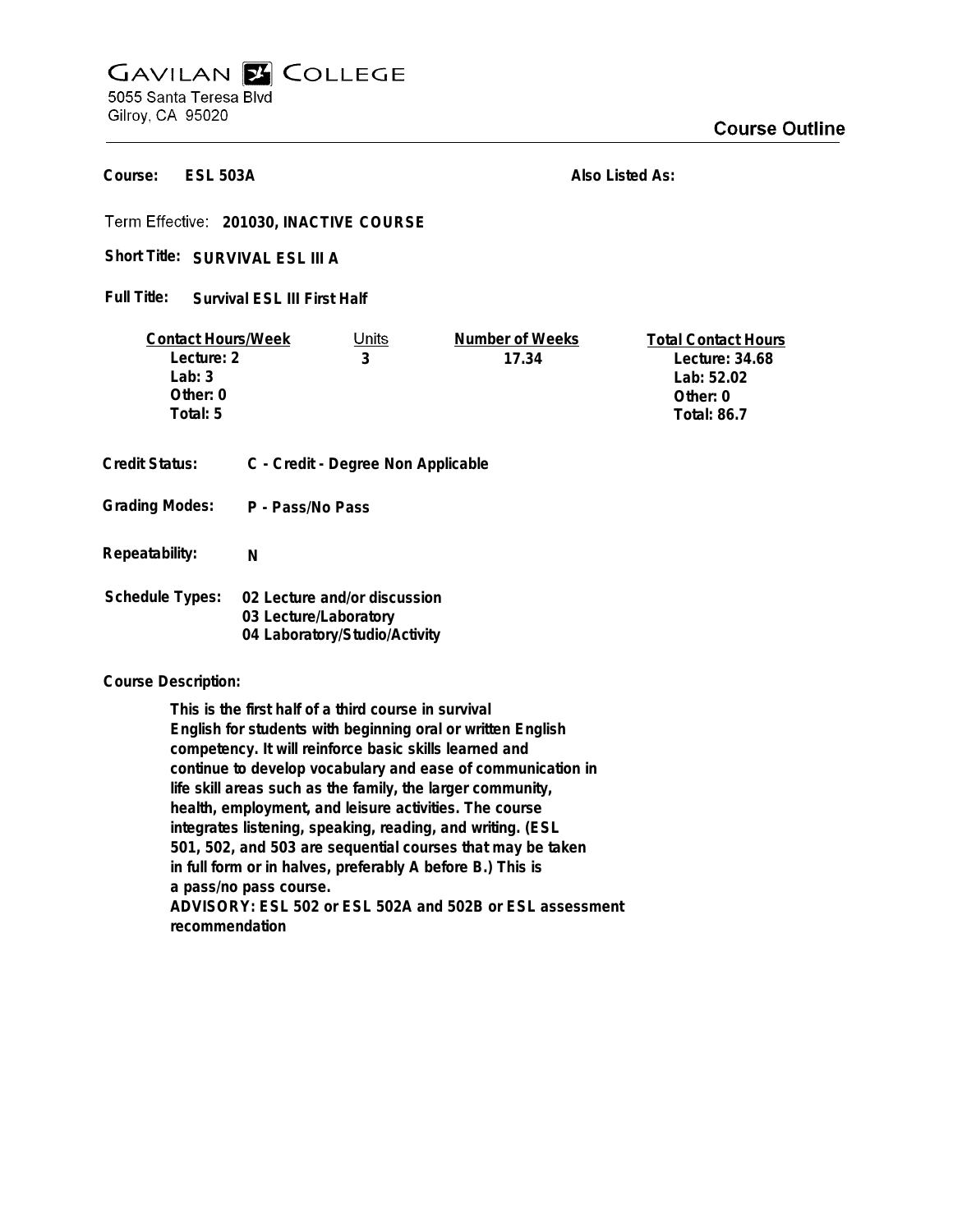**ARTICULATION and CERTIFICATE INFORMATION Associate Degree: CSU GE: IGETC: CSU TRANSFER: Not Transferable UC TRANSFER: Not Transferable PREREQUISITES: COREQUISITES: STUDENT LEARNING OUTCOMES: 1. Use thematic vocabulary and basic grammatical structures to communicate in English in classroom activities ILO: 1, 2, 4 Measure: small/lg group discussion, pair activities, oral interviews 2. Apply appropriate structures to begin and end a conversation. ILO: 1, 2, 4 Measure: small/lg group discussion, pair activities, oral interviews 3. Express individual realities, desires, likes and dislikes in very simple written paragraphs. ILO: 1, 2, 4 Measure: homework/written assignments, boardwork, tests 4. Demonstrate understanding of readings about life/community experiences ILO: 1, 2, 4 Measure: homework, tests 5. Apply thematic vocabulary and basic grammatical structures in real world situations. ILO: 1, 2, 4 Measure: self-evaluation 6. Demonstrate class and study skills necessary for success in next level. ILO: 1, 2, 4 Measure: homework, class participation, tests TOPICS AND SCOPE: Curriculum Approval Date: 09/28/2009 Note: See Performance Objectives, Out-of-Class Assignments, and Language Skills listed above. WEEK HOURS CONTENT: 1-2 10 Introductory Information and Review: The student will begin by reviewing the use of basic greetings, introductions, and personal data (name, gender, age, marital status, address, phone number, etc.) as well as of classroom vocabulary. Then the basic vocabulary and structures common to the areas of study in ESL 502 will be reviewed: the weather/seasons, restaurants, housing, shopping, transportation, banking/money, employment, civics/geography, holidays, healthy living, and library/reading. 3-6 20 Family: The student will review vocabulary related to the topic of the family. The student will be able to**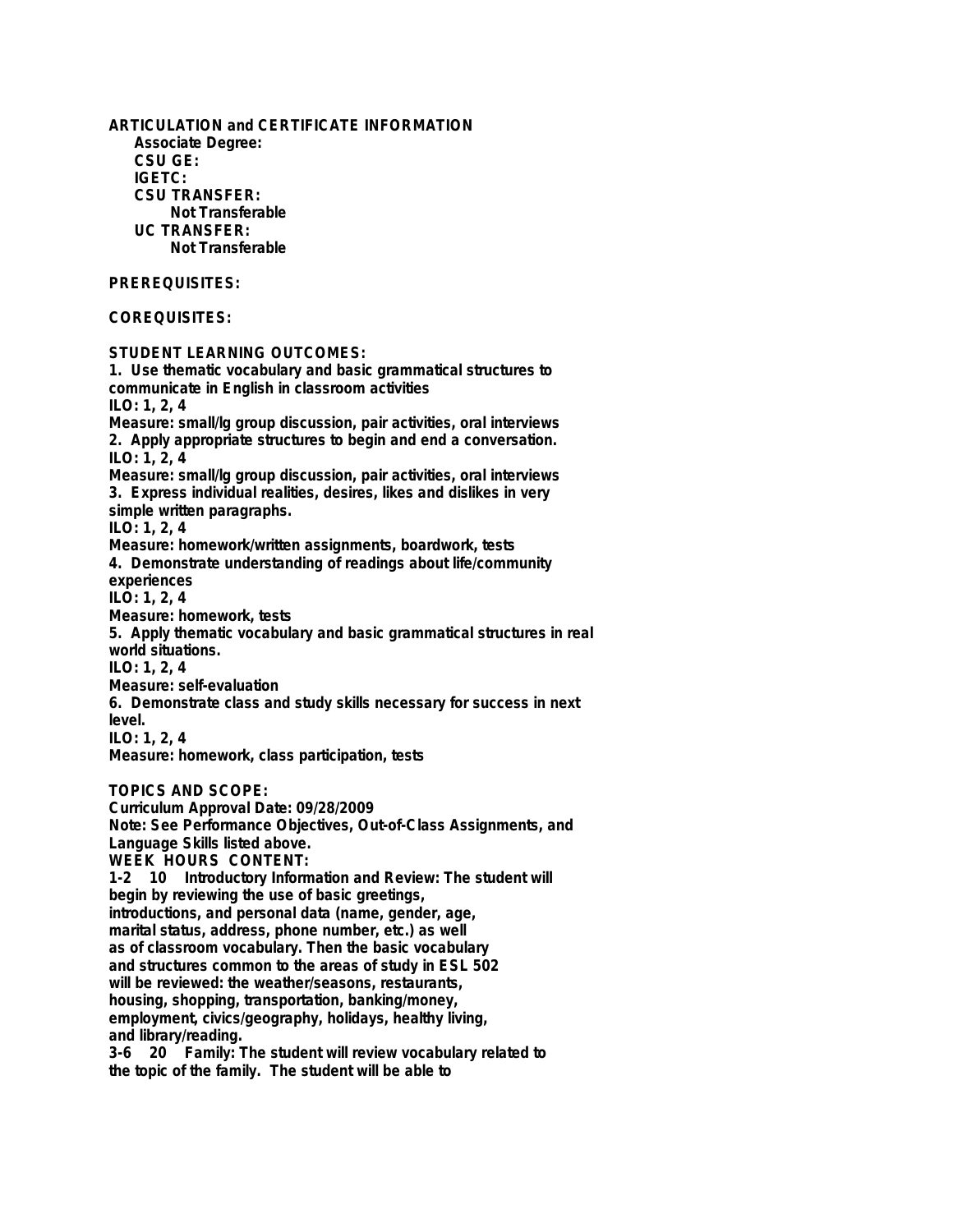**describe his/her own family, understand relationships in other families, explain terms of kinship, respond to and ask questions regarding other students' families, describe family activities, and compare American family relations with peers' family relationships. Communication will focus on being able to discuss the family in general and compare one kind of family to another.**

**7-10 20 Housing: The student will review vocabulary related to the basic topic of housing. The student will be able to describe his/her own home and housing needs as well as discuss basic housekeeping functions, communicate with landlords regarding repairs, express relevant shopping needs, and read simplified rental agreements and leases. He/she will also be able to read simple stories describing his/her own present and past neighborhoods and work he/she does around the property. Communication will focus on being able to discuss a wide variety of issues regarding housing. 11-14 20 Community: The student will review and expand on vocabulary related to functioning within his/her community. The student will be able to give and receive directions and will know basic services available in the community as well as communicate basic service needs, use pay phones, open a bank account, deposit and withdraw money, purchase stamps and insure packages at the post office, send a certified and registered letter, discuss a bus schedule, and discuss how to apply for a driver's license. Communication will focus on being able to use and discuss a wide variety of community services. 15-17 15 Shopping: The student will review and expand vocabulary related to the topic of shopping. The student will be able to identify various stores and departments within stores; read, discuss, and compare food and clothing labels, prices, and sizes; identify methods of payment and check accuracy of receipts; understand and compute sales tax; comparison shop using advertisements, catalogs, and coupons; and role-playing returning or exchanging a purchase. Communication will focus on being able to get services when shopping. 18 2 Final Exam. See Course Objectives.**

**METHODS OF INSTRUCTION: Students are taught the English language through a variety of activities that include: conversations, role playing, dialogs, reading, writing practice, and dictation. All activities are based on thematic topics of immediate use for beginning-level students who need to get basic communicative competence in English. A few suggested methods are TPR (Total Physical Response), the Natural Approach, the Communicative Approach, Cooperative Learning, and Experiential Learning. METHODS OF EVALUATION: The types of writing assignments required:**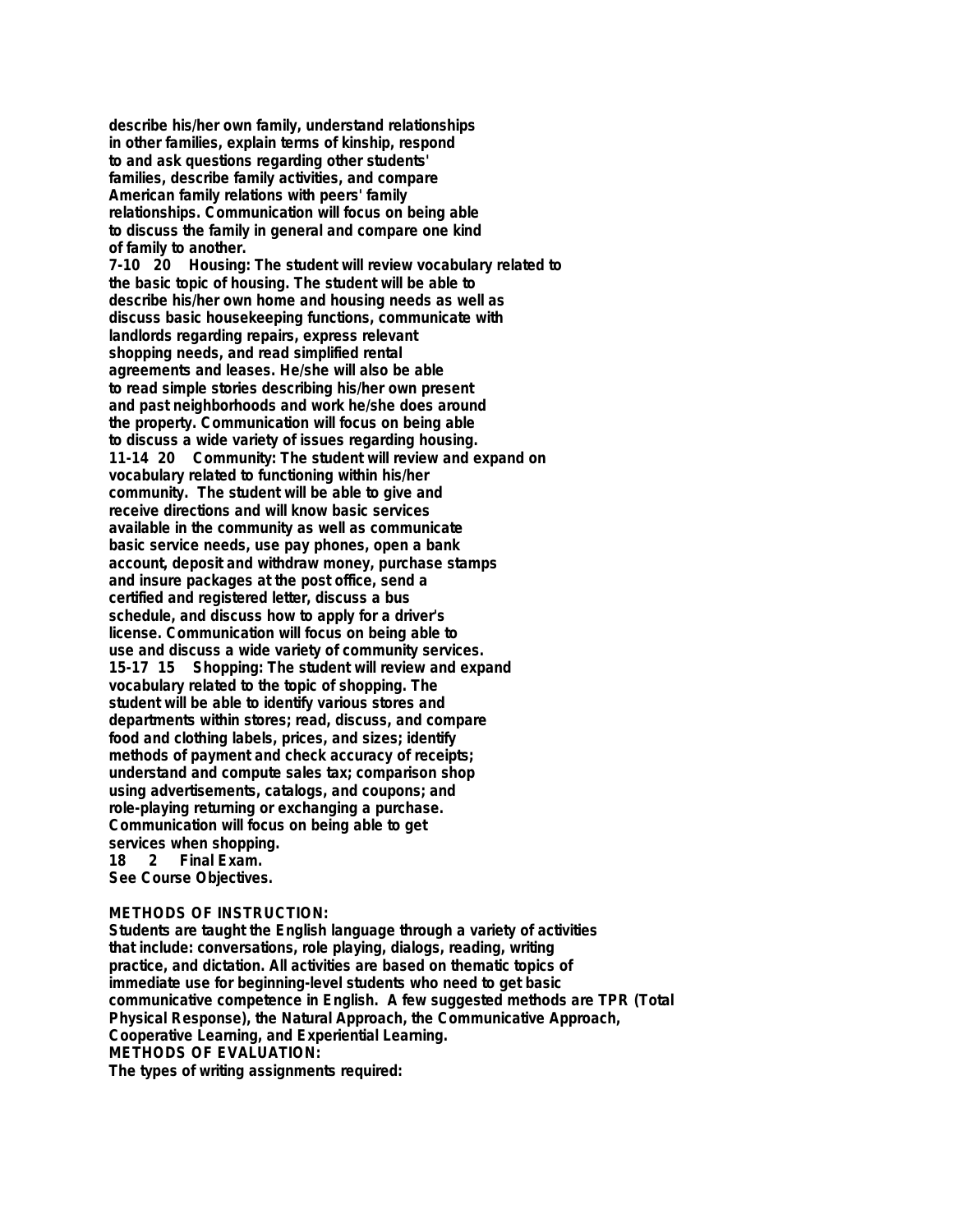**Written homework The problem-solving assignments required: Homework problems Quizzes Exams Other: Oral evaluations The types of skill demonstrations required: Class performance Other: Conversation groups, language lab (computers/tapes The types of objective examinations used in the course: Matching items Completion Other category: Dictation, writing practice, class participation The basis for assigning students grades in the course: Writing assignments: 10% - 15% Problem-solving demonstrations: Skill demonstrations: 10% - 15% Objective examinations: 15% - 20% Other methods of evaluation:** 

## **REPRESENTATIVE TEXTBOOKS:**

**Brown, ^uNew Vistas Level II^s, Longman, 1999 Maurer/Schoenberg, ^uTrue Colors II^s, Longman, 1997 Saslow/Collins, ^uWorkplace Plus Living and Working in English Level II^s, Longman, 2001 Molinsky/Bliss, ^uWord by Word Basic Picture Dictionary^s, Prentice Hall Regents, 2000 Shapiro/Adelson-Goldstein, ^uThe Oxford Picture Dictionary^s, Oxford University Press, 2000 Weinstein/Huizenga, ^uCollaborations Intermediate I^s, Heinle and Heinle, 2001 Foley, ^uGrammer in Action, Book II^s, Heinle and Heinle, 2000 Savage, ^uCrossroads Cafe^s, Heinle and Heinle, 1996 Reading level of text: Nonnative speaker beginning level.**

**SUPPLEMENTAL DATA: Basic Skills: B Classification: B Noncredit Category: Y Cooperative Education: Program Status: 2 Stand-alone Special Class Status: N CAN: CAN Sequence: CSU Crosswalk Course Department: CSU Crosswalk Course Number: Prior to College Level: Y Non Credit Enhanced Funding: N Funding Agency Code: Y In-Service: N Occupational Course: E Maximum Hours: Minimum Hours: Course Control Number: CCC000289585**